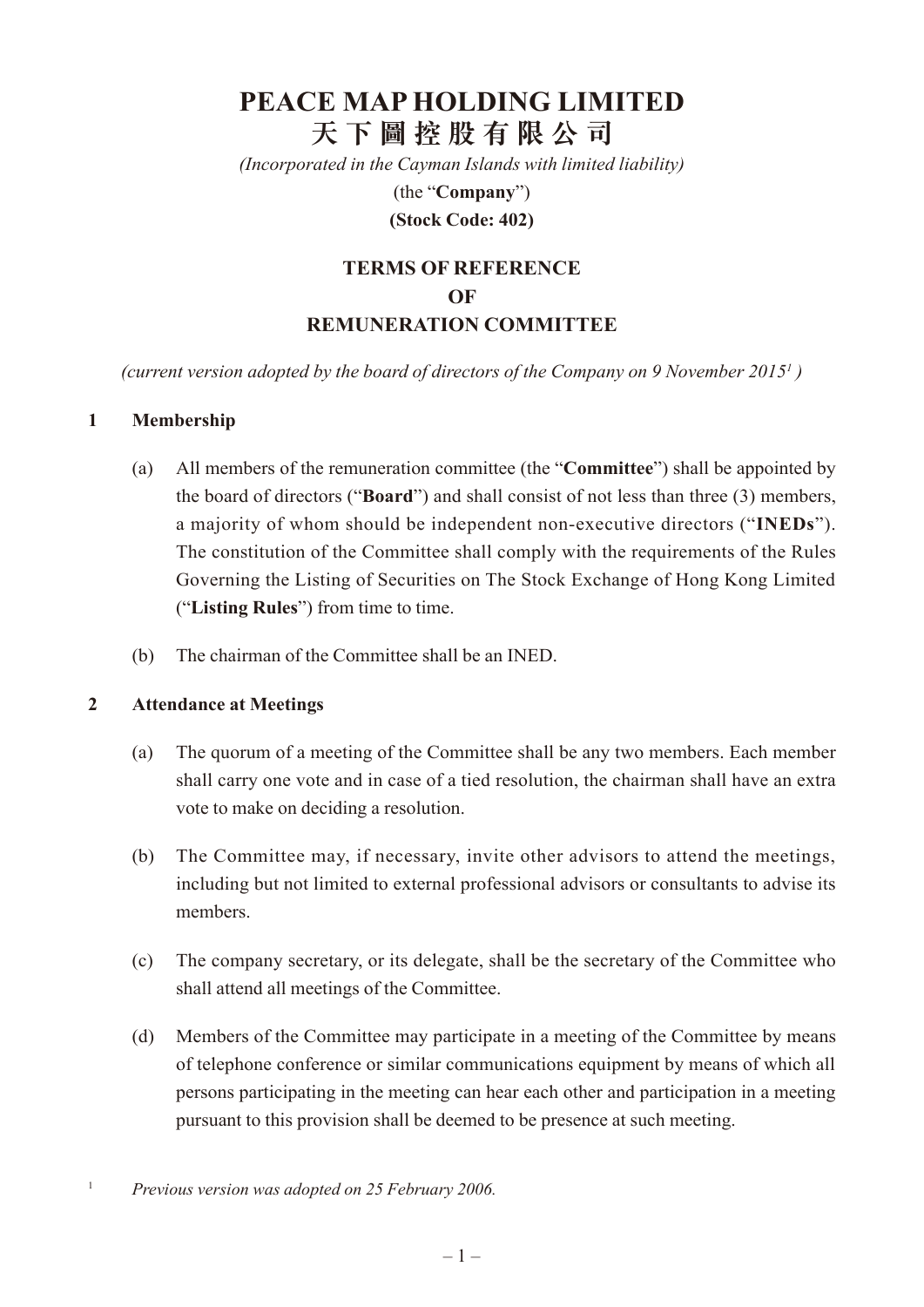# **3 Frequency of Meetings**

Meetings shall be held not less than once a year. The chairman of the Committee or any two members of the Committee may request a meeting if they consider that one is necessary. Committee meetings shall be arranged by the secretary of the Committee, or its delegate, upon instruction of the chairman of the Committee.

# **4 Committee's Resolutions**

- (a) Resolutions of the Committee at any meetings shall be passed by a majority of votes of the members of the Committee present.
- (b) A resolution in writing signed by all the members of the Committee shall be as valid and effectual as if it had been passed at a meeting of the Committee and may consist of several documents in like form each signed by one or more of the members of the Committee. Such resolution may be signed and circulated by fax. This provision is without prejudice to any requirement under the Listing Rules for a Board or Committee meeting to be held.

# **5 Authorities and Purposes**

- (a) The Committee is authorized by the Board to review, assess, make recommendations, decide, and if otherwise stated, to determine upon, any issue within these terms of reference.
- (b) The Committee should utilise information achieved internally and externally to satisfy itself that base salaries are competitive with current market conditions and that the total remuneration package/benefits are competitive with other companies of a similar size, business nature and scope as the Company.
- (c) The Committee should consult the chairman and/or chief executive about remuneration proposals for other executive directors.
- (d) The Committee is authorised by the Board, and at the reasonable expense of the Company, to obtain outside legal or other independent professional advice and to secure attendance of outsiders with the relevant experience and expertise if it considers this necessary.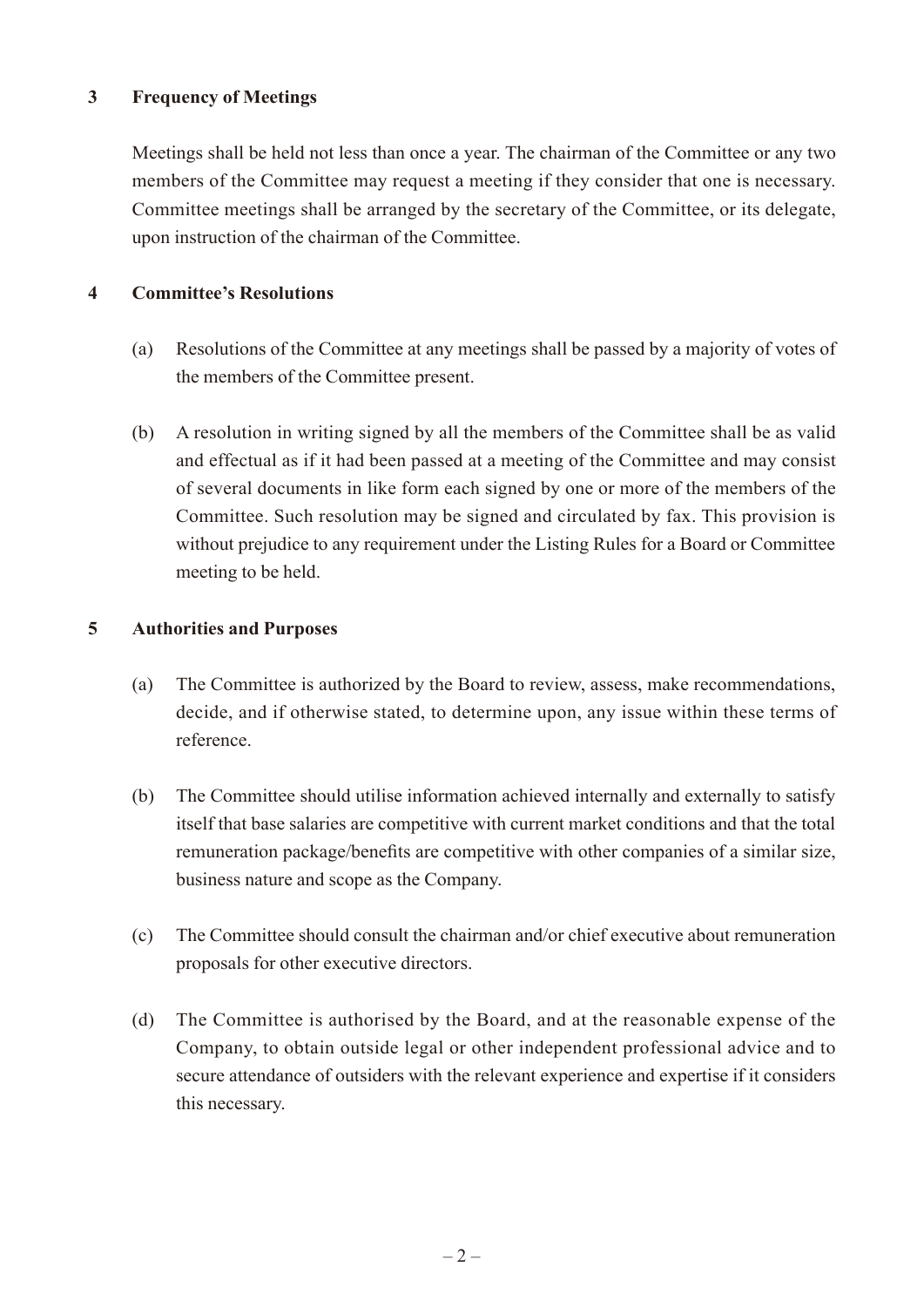- (e) No director shall be involved in deciding its own remuneration. Any member shall abstain from voting on resolutions of the Committee in relation to which such conflict of interest exists.
- (f) The Committee is to be provided with sufficient resources to discharge its duties.

#### **6 Duties**

The duties of the Committee shall be:

- (a) to make recommendations to the Board on the Company's policy and structure for all remuneration of directors and senior management and on the establishment of a formal and transparent procedure for developing remuneration policy;
- (b) to review and approve the management's remuneration packages by reference to corporate goals and objectives;
- (c) to determine, with delegated responsibility from the Board, the remuneration packages and overall benefits for individual executive directors and senior management of the Company. The aforesaid packages and benefits shall include benefits in kind, pension rights and compensation payments, including any compensation payable for loss or termination of their office or appointment. Decisions made by the Committee in this respect are final and conclusive;
- (d) to make recommendations to the Board on the remuneration of non-executive directors;
- (e) to consider salaries paid by comparable companies, time commitment and responsibilities of the directors and senior management, employment conditions elsewhere in the group;
- (f) to review and approve the compensation payable to executive directors and senior management in connection with any loss or termination of their office or appointment to ensure that such compensation is determined in accordance with relevant contractual terms and that such compensation is otherwise fair and not excessive for the Company;
- (g) to review and approve compensation arrangements relating to dismissal or removal of directors for misconduct to ensure that such arrangements are determined in accordance with relevant contractual terms and that any compensation payment is otherwise reasonable and appropriate;